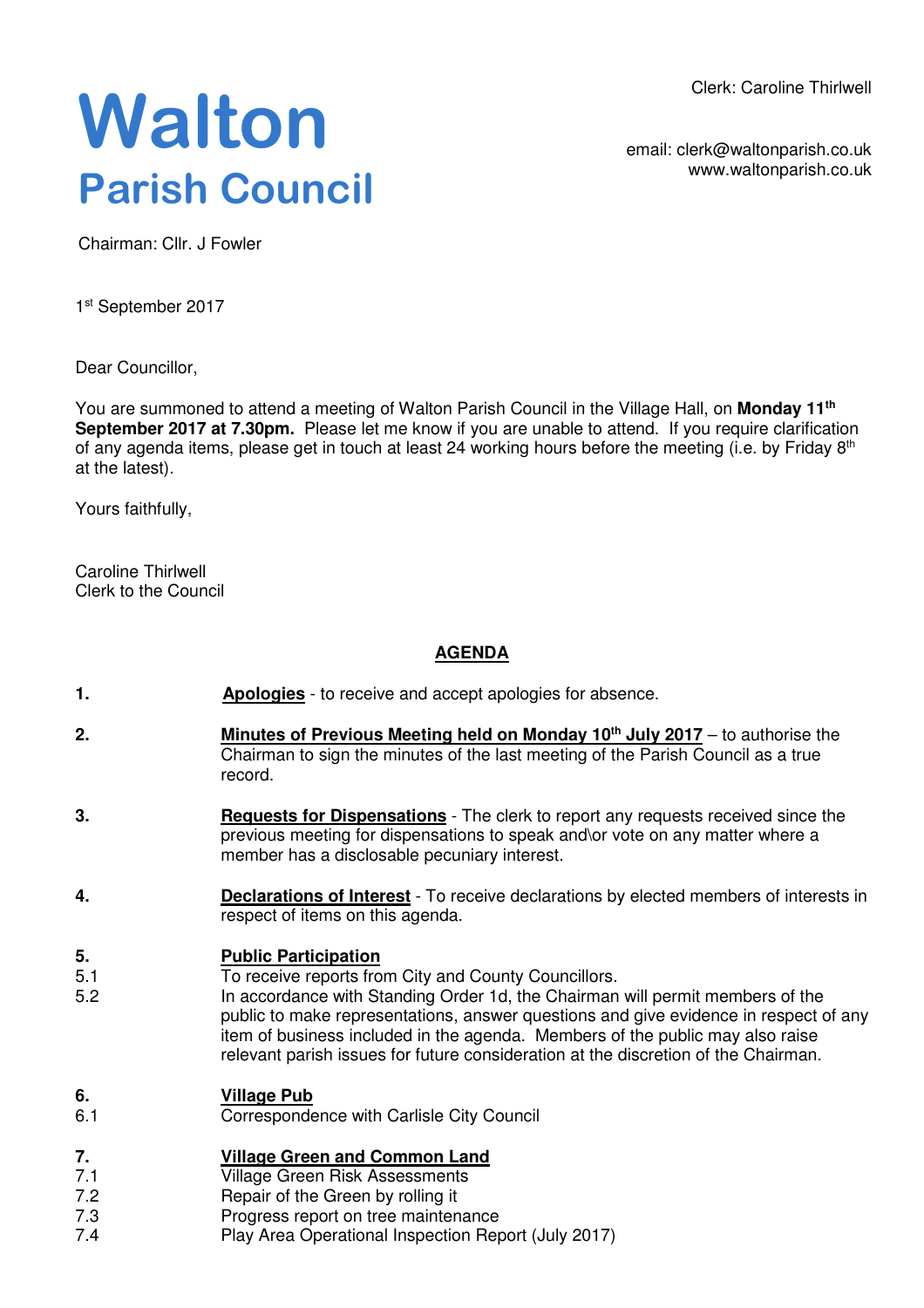7.5 7.6 Email to Cllr Fowler from a parishioner regarding straying livestock Drainage/flooding on the Green – Progress Report

#### **8. Planning Matters**

None Received

- **9. Outside Bodies** To note a verbal report from representatives of:
- 9.1 Walton Village Hall Management Committee<br>9.2 Save Our Pub
- Save Our Pub

# **10. Financial Matters**

- 10.1 Update on Bank Access
- 10.2 Update on Accounts Reconciliation
- 10.3 Annual Return to be submitted

## **11. Other Matters**

- 11.1 Update on Heartstart Training
- 11.2 Letter received from a parishioner regarding road signage
- 11.3 Update on Walton Village Hall clock Repair required
- 11.4 Distribution of Household Emergency Planning leaflets
- 11.5 Letter received from a parishioner regarding footpaths

## **12. Council Matters and Agenda Items for Future Meetings**

To receive any urgent issues from Councillors (note – no decisions can be taken on items not on the agenda but they can be placed on a future agenda or noted).

# **13. Correspondence**

To receive a schedule of correspondence, notices and publications received since the last meeting:

- Carlisle City Council **Agenda & Reports, Community Overview & Scrutiny Panel**  $-20^{th}$  July 2017
- CALC **Updated Legal Topic Note, Ownerless Common Land** 12<sup>th</sup> July 2017
- Carlisle City Council Agenda & Report, Employment Panel 24<sup>th</sup> July 2017
- CALC **CALC Newsletter** July/August edition
- CALC LDNPA World Heritage Status Marketing Campaign 19<sup>th</sup> July 2017
- Carlisle City Council **Agenda & Reports, Economic Growth Scrutiny Panel**  27th July 2017
- CALC **Capital funding £65m for health and care services in Cumbria** 19<sup>th</sup> July 2017
- Great North Air Ambulance e-news Issue 18 20<sup>th</sup> July 2017
- Carlisle City Council **Agenda & Reports, Special Meeting of the Audit Committee**  $-31$ <sup>st</sup> July 2017
- Carlisle City Council **Agenda & Reports, Meeting of the Executive** 31st July 2017
- Carlisle City Council **Agenda & Report, Regulatory Panel** 2nd August 2017
- Carlisle City Council **Agenda & Reports, Business & Transformation Scrutiny Panel – 3rd August 2017**
- CALC **LDNPA Business Plan, April 2017 to March 2020** 26th July 2017
- Cumbria County Council **Cumbria Minerals & Waste Local Plan, Inspector's Report**  $-28$ <sup>th</sup> July 2017
- Carlisle City Council Notice of Executive Key Decisions 28<sup>th</sup> July 2017
- Carlisle City Council **Agenda & Reports, Development Control Committee** 11<sup>th</sup> August 2017
- Carlisle City Council Agenda & Reports, Meeting of the Executive 29<sup>th</sup> August 2017
- Carlisle City Council **Agenda & Reports, Health & Wellbeing Scrutiny Panel**